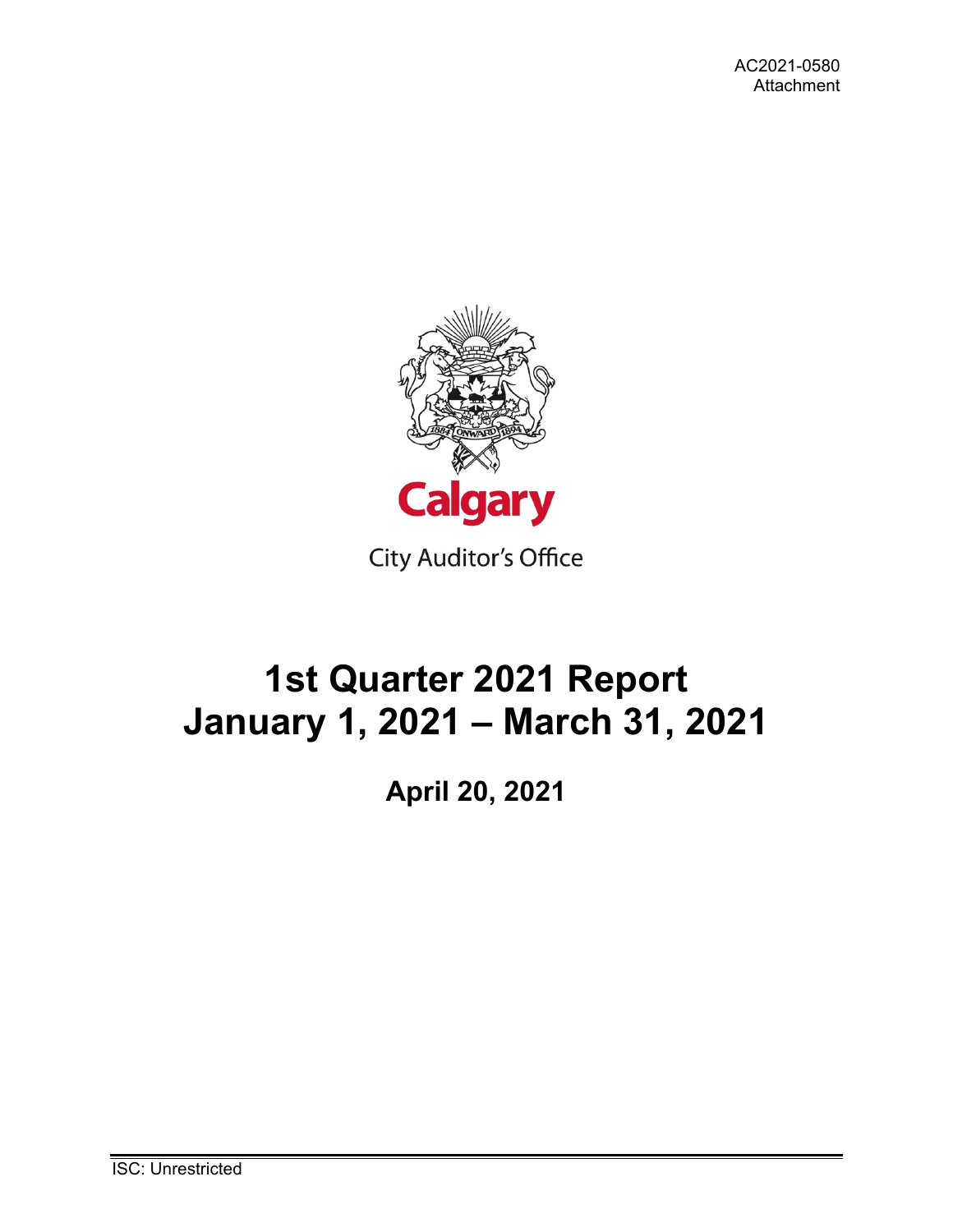This page intentionally blank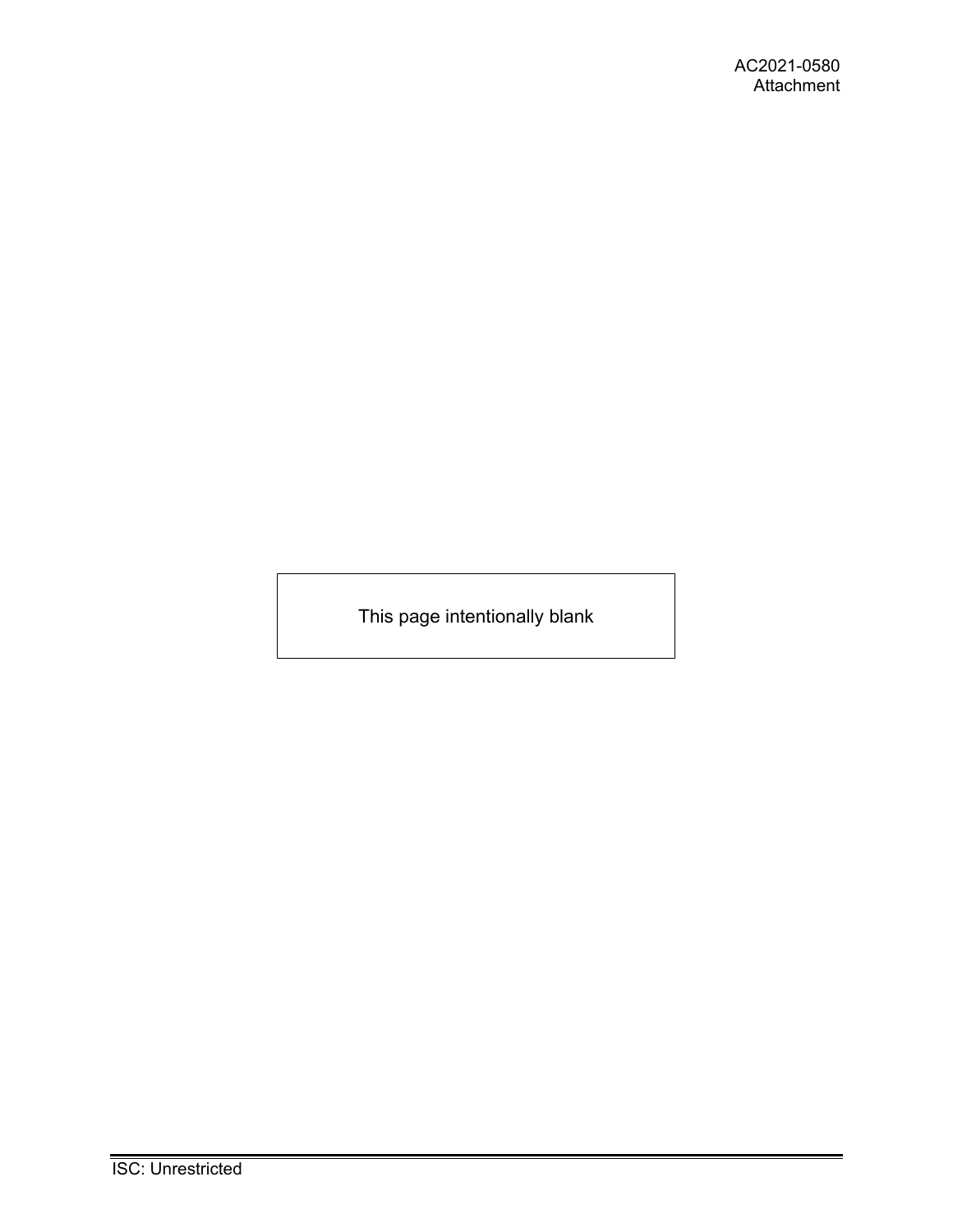## **1. Status Update**

| <b>Key Performance Indicators</b>                                          |                                                                                                                                                                                                                                                                                                                                                 |               |                                                                  |                                                                                                                                                                                                                              | Budget (\$'000's)                   |                                        |                                                      |                                       |                 |
|----------------------------------------------------------------------------|-------------------------------------------------------------------------------------------------------------------------------------------------------------------------------------------------------------------------------------------------------------------------------------------------------------------------------------------------|---------------|------------------------------------------------------------------|------------------------------------------------------------------------------------------------------------------------------------------------------------------------------------------------------------------------------|-------------------------------------|----------------------------------------|------------------------------------------------------|---------------------------------------|-----------------|
| <b>Measure</b><br><b>Area</b>                                              | <b>Performance</b><br><b>Indicator</b>                                                                                                                                                                                                                                                                                                          | <b>Target</b> | Q <sub>4</sub><br>2020                                           | Q <sub>1</sub><br>2021                                                                                                                                                                                                       | Category                            | 2021<br><b>Annual</b><br><b>Budget</b> | Q <sub>1</sub><br><b>Cumulative</b><br><b>Budget</b> | <b>Actual</b><br>to<br><b>Date</b>    | <b>Variance</b> |
| Efficiency                                                                 | On Track to                                                                                                                                                                                                                                                                                                                                     | Q4-95%        | 75%                                                              | 17%                                                                                                                                                                                                                          | Salary                              | 2,802                                  | 690                                                  | 570                                   | (120)           |
|                                                                            | <b>Annual Plan</b>                                                                                                                                                                                                                                                                                                                              | Q1-17%        |                                                                  |                                                                                                                                                                                                                              | Tools &<br>Technology               | 130                                    | 34                                                   | 32                                    | (2)             |
|                                                                            |                                                                                                                                                                                                                                                                                                                                                 |               |                                                                  |                                                                                                                                                                                                                              | Training                            | 56                                     | 14                                                   | $\mathbf{1}$                          | (13)            |
| Effectiveness                                                              | Timely<br>Implementation<br>of Audit Rec.                                                                                                                                                                                                                                                                                                       | 65%           | 67%                                                              | 52%                                                                                                                                                                                                                          | Professional<br>Memberships         | 18                                     | 4                                                    | $\mathbf 0$                           | (4)             |
| Quality                                                                    | <b>Client</b>                                                                                                                                                                                                                                                                                                                                   | 85%           | 98%                                                              | $N/A^*$                                                                                                                                                                                                                      | Contracted<br>Services              | $\overline{7}$                         | $\overline{7}$                                       | 10                                    | 3               |
|                                                                            | Satisfaction                                                                                                                                                                                                                                                                                                                                    |               |                                                                  |                                                                                                                                                                                                                              | Employee<br>Recognition             | 3                                      | 1                                                    | 0                                     | (1)             |
| Staff                                                                      | <b>Training Plan</b><br>Achieved                                                                                                                                                                                                                                                                                                                | 90%           | 81%                                                              | 100%                                                                                                                                                                                                                         | Operating<br>Costs                  | 47                                     | 25                                                   | 24                                    | (1)             |
| *No Responses Received in Q1                                               |                                                                                                                                                                                                                                                                                                                                                 |               |                                                                  |                                                                                                                                                                                                                              | Total                               | 3,063                                  | 775                                                  | 637                                   | (138)           |
|                                                                            | <b>Whistle-blower Program Activity</b>                                                                                                                                                                                                                                                                                                          |               |                                                                  |                                                                                                                                                                                                                              | <b>Recommendation Follow-up</b>     |                                        |                                                      |                                       |                 |
| <b>New Reports</b><br>$(Q1 - 2021)$<br>35<br>In-Progress<br>Investigations | 35<br>33<br>29<br>24<br>20<br>Q2 '20<br>Q1 '20<br>Q3 '20<br>Q4 '20<br>Q1'21<br>■ 3 City Auditor's Office<br>8%<br>23%<br>• 9 WBP Triage                                                                                                                                                                                                         |               |                                                                  | <b>Results of 28 Recommendations</b><br>Due in Q1 (Q4 - 9)<br>• 16 Closed - Implemented (Q4<br>$-67%$ )<br>39%<br>• 1 Closed - Alternative<br>57%<br>Mitigation (Q4 - 22%)<br>• 11 Required Additional Time<br>$(Q4 - 11\%)$ |                                     |                                        |                                                      |                                       |                 |
| 13                                                                         | $(Q1 - 2021)$<br>Partners<br>• 1 Management<br>69%                                                                                                                                                                                                                                                                                              |               | <b>Outstanding Recommendations</b><br># of Revised Date Requests |                                                                                                                                                                                                                              |                                     |                                        |                                                      |                                       |                 |
| <b>Closed</b><br>Investigations<br>$\sqrt{(Q1 - 2021)}$<br>5               | Recommendation<br>Categories*<br>17%<br>■ 3 HR, Diversity &<br>Respectful Workplace<br>50%<br>• 2 Misuse,<br>33%<br>Misappropriation of<br>Assets<br>■ 1 Health, Safety &<br>Environmental<br>'Each investigation could result in any number of recommendations.<br>*Recommendations/Corrective Actions are published at www.calgary.ca/whistle |               |                                                                  | AC2019-0010- Calgary<br>Parking Authority<br>AC2020-0658- Council                                                                                                                                                            | AC2020-0408-<br>Transportation<br>0 | $\overline{2}$<br>3<br>5<br>4<br>1     | 6<br>7 8                                             | $\blacksquare$ 1st<br>revised<br>date |                 |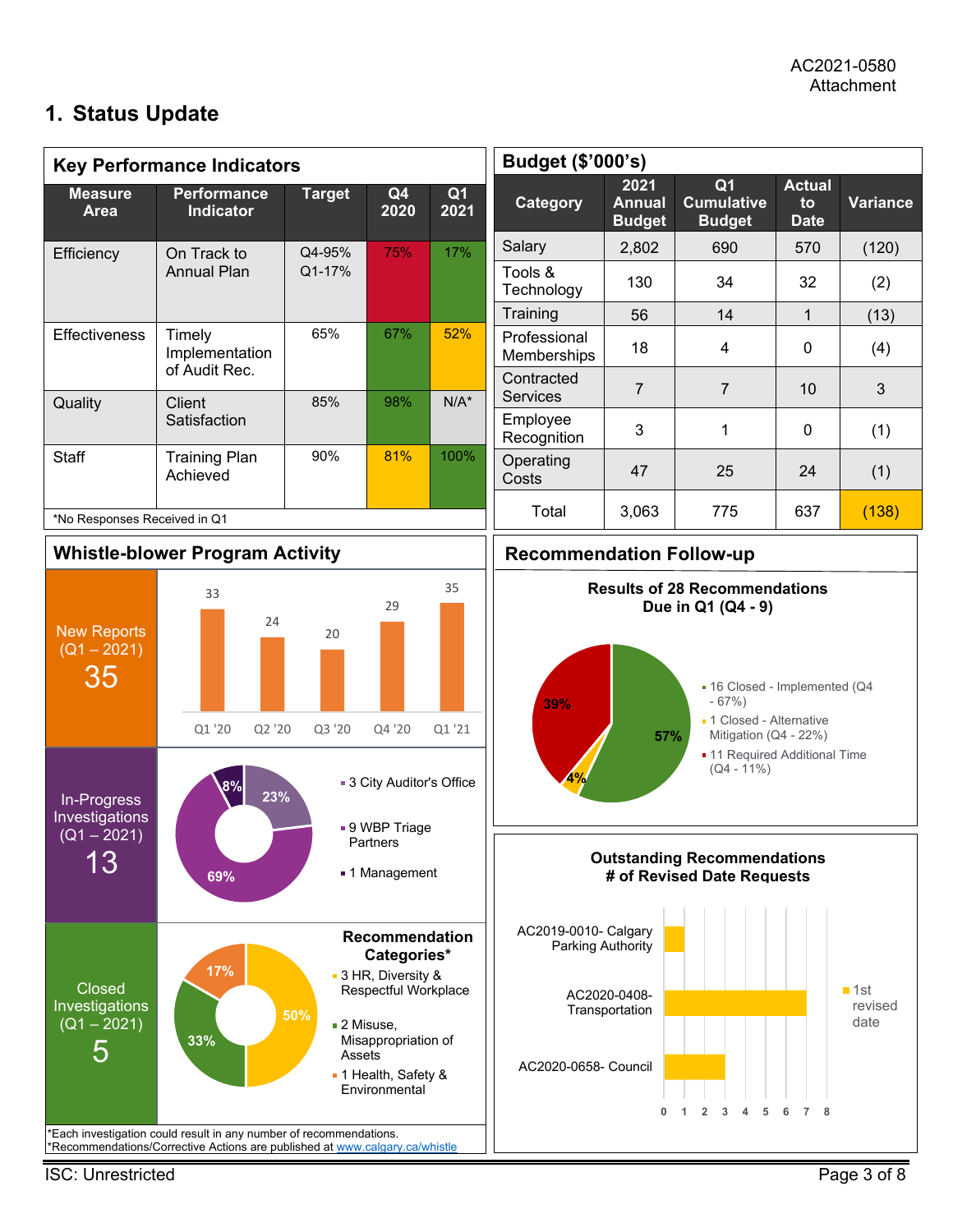## **2. Initiative Briefing – Recommendation Follow-up**

The City Auditor's Office (CAO), in conformance with The Institute of Internal Auditor's Professional Standards, follows up on all reported audit recommendations to verify that agreedupon management action plans (Action Plans) have been completed or that City of Calgary's Executive Leadership Team have accepted the risk of not taking action. We have established a systematic process with the intent of identifying and escalating any significant risk exposure to City of Calgary Administration and Audit Committee.

Each year the City Auditor ensures sufficient resources and hours are allocated to follow-up activities. The CAO tracks each reported recommendation, including the corresponding Action Plan and expected date of completion, utilizing TeamMate audit software.

Thirty days after the expected Action Plan completion date, the auditor reaches out to the relevant Administration contact to request a status update. If Administration advises the Action Plan is complete, the auditor requests and reviews evidence to validate completion. If the auditor concludes the Action Plan is complete the recommendation is closed in TeamMate. Administration may take an alternate action to address the risk, in which case, the auditor assesses this action and associated evidence to determine whether the risk is mitigated, and the recommendation can be closed. The focus of recommendation follow-up activity is to verify the completion of Action Plans. Where significant risk exposure was identified in the audit, a follow-up audit may be included for consideration as a potential audit in future CAO Annual Plans to ensure the risk continues to be mitigated.

Where Administration requires additional time to complete an Action Plan and requests a revised completion date, the CAO requires supporting General Manager approval. The CAO enters the revised date in TeamMate and continues to track the recommendation until the Action Plan is completed. If Administration chooses to accept the risk and not implement the agreed Action Plan, the CAO also requires General Manager approval and then closes the recommendation and ceases follow-up.

Our follow-up activity is ongoing throughout the year. We provide a quarterly report to Audit Committee summarizing our follow-up activities for the quarter on the Status Update page. We include a chart setting out the number of Action Plans followed up on, and results (Action Plans closed, and required additional time). We also include a chart showing whether, where Administration request a revised date, this is the first, second or third date revision.

Our Key Performance Indicators on the Status Update page additionally include a measure of timely implementation of Action Plans. We set out further information on Action Plans with revised dates on the final page of the quarterly report. The City Auditor provides verbal commentary to Audit Committee if there are concerns regarding risk exposure and/or the capacity of Administration to complete the Action Plan.

The volume of follow-up activity varies from quarter to quarter depending on expected completion dates of Action Plans. During Q1 2021 we followed up on 28 Action Plans. This level of activity reflects that nine Action Plans from the 2019 Off-Site Levy Annual Reporting Audit had expected dates during this time period. We reviewed evidence provided by the Calgary Growth Strategies team, validated Action Plan completion, and closed all nine related recommendations in TeamMate. There is one remaining Action Plan from the Off-Site Levy Annual Reporting Audit, which has an implementation date of December 1, 2021.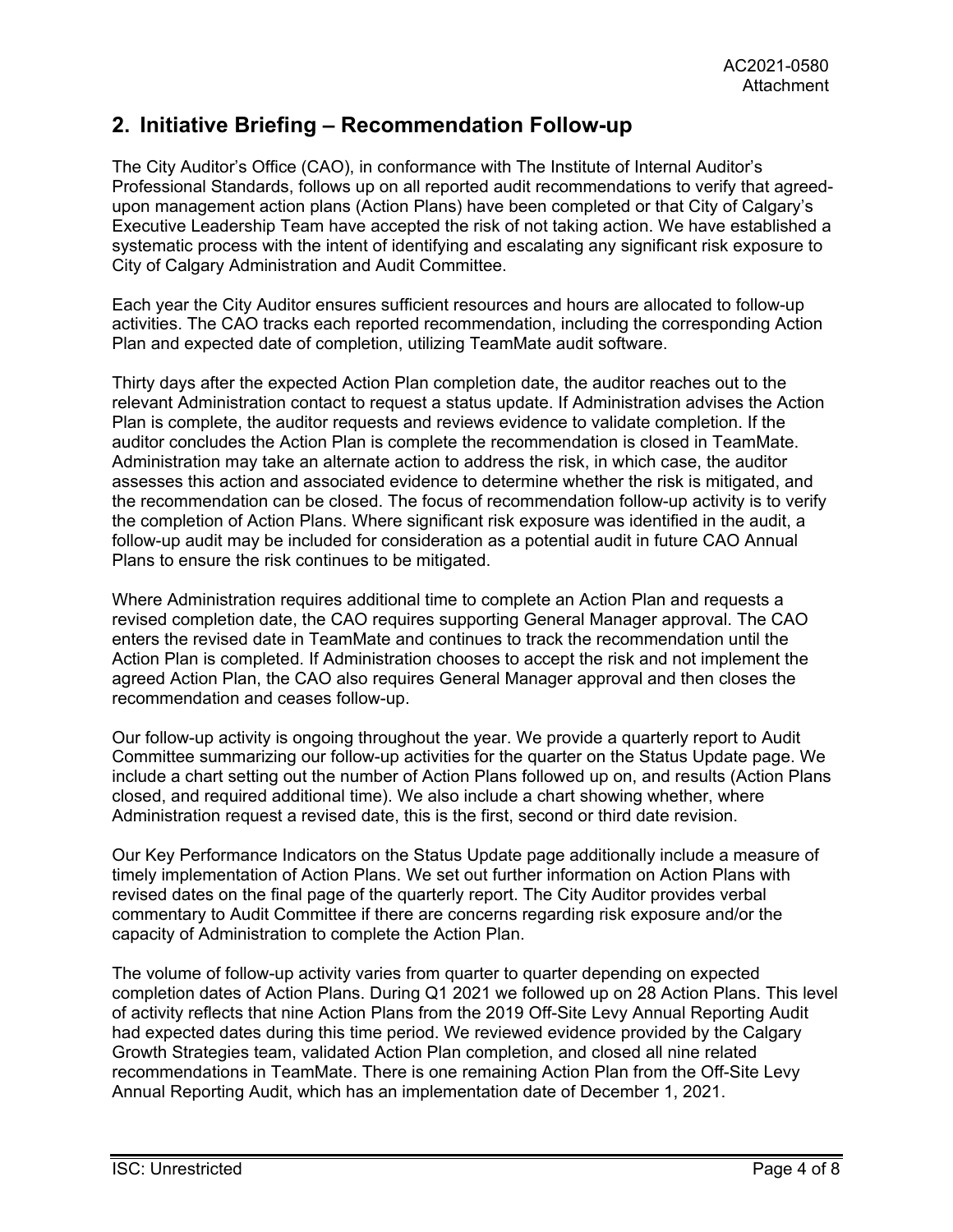| 2021 Audit Plan – Status as at March 31, 2021 |  |
|-----------------------------------------------|--|
|-----------------------------------------------|--|

|                | 2021 Audit Plan                                            |                                                                                                                                                                                                                                                                                            |                                |                                    |  |  |
|----------------|------------------------------------------------------------|--------------------------------------------------------------------------------------------------------------------------------------------------------------------------------------------------------------------------------------------------------------------------------------------|--------------------------------|------------------------------------|--|--|
| #              | <b>Title</b>                                               | <b>Description</b>                                                                                                                                                                                                                                                                         | <b>Report</b><br><b>Target</b> | <b>Status</b>                      |  |  |
|                |                                                            | 2020 Audit Plan Carry Forward                                                                                                                                                                                                                                                              |                                |                                    |  |  |
| 1              | <b>Cyber Security</b><br>Incident<br>Response<br>Follow-up | A follow-up audit to review action plans<br>implemented in response to the 2018<br><b>Cyber Security Incident Response Audit</b><br>(AC2018-0410).                                                                                                                                         | Q <sub>1</sub>                 | Complete/<br>reported<br>3/18/2021 |  |  |
|                |                                                            | Citizen Priority - A Well-Run City                                                                                                                                                                                                                                                         |                                |                                    |  |  |
| $\overline{2}$ | <b>Integrated Risk</b><br>Management                       | An operational audit assessing the<br>effectiveness of the Integrated Risk<br>Management Framework, which is a<br>recurring audit (AC2014-0295) required<br>under The Institute of Internal Auditor's<br>International Standards for the<br>Professional Practice of Internal<br>Auditing. | Q2                             | Reporting                          |  |  |
|                |                                                            | Citizen Priority - A Well-Run City                                                                                                                                                                                                                                                         |                                |                                    |  |  |
| 3              | 311 Response                                               | A City-wide operational audit assessing<br>the effectiveness of processes to<br>respond to citizen concerns received<br>through 311.                                                                                                                                                       | Q2                             | Reporting                          |  |  |
|                |                                                            | Citizen Priority - A Well-Run City                                                                                                                                                                                                                                                         |                                |                                    |  |  |
|                | 2021 Audit Plan                                            |                                                                                                                                                                                                                                                                                            |                                |                                    |  |  |
| 1              | <b>Green Line</b><br>Program<br>Governance<br>Follow-up    | A follow-up audit to assess the<br>effectiveness of actions implemented in<br>response to the 2019 Green Line Project<br>Governance Audit (AC2019-0353).<br>Citizen Priority - A City that Moves                                                                                           | Q2                             | Reporting                          |  |  |
|                |                                                            |                                                                                                                                                                                                                                                                                            |                                |                                    |  |  |
| $\overline{2}$ | Industrial<br>Control<br>Systems<br>Security               | A technology and governance audit of<br>the complex industrial control systems<br>that support critical infrastructure in the<br>Water and Transit business units.<br>Citizen Priority - A Well-Run City                                                                                   | Q <sub>3</sub>                 | Fieldwork                          |  |  |
| 3              | 2021 Municipal<br>Election                                 | An operational audit assessing readiness<br>to deliver the 2021 Municipal Election.<br>Citizen Priority- A Well-Run City                                                                                                                                                                   | Q3                             | Planning                           |  |  |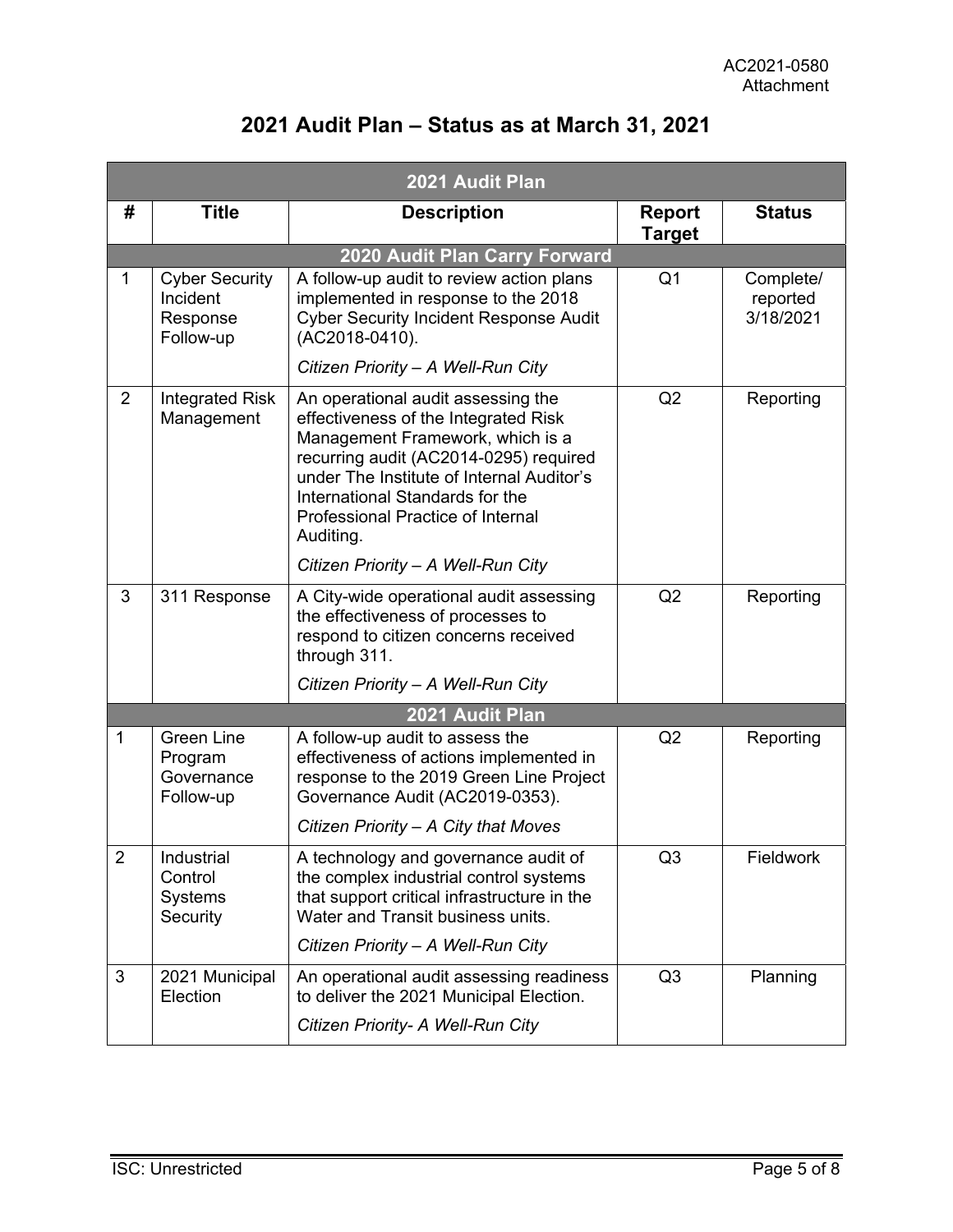|                | 2021 Audit Plan                                                     |                                                                                                                                                                                                                                                                                                 |                                          |                    |  |  |  |
|----------------|---------------------------------------------------------------------|-------------------------------------------------------------------------------------------------------------------------------------------------------------------------------------------------------------------------------------------------------------------------------------------------|------------------------------------------|--------------------|--|--|--|
| #              | <b>Title</b>                                                        | <b>Description</b>                                                                                                                                                                                                                                                                              | <b>Report</b><br><b>Target</b>           | <b>Status</b>      |  |  |  |
| 4              | Acquisition of<br>Goods and<br><b>Services Under</b><br><b>SOLE</b> | A City-wide operational audit on the<br>effectiveness of processes supporting<br>the acquisition of goods and services<br>during the State of Local Emergency<br>(COVID-19 Pandemic).<br>Citizen Priority - A Well-Run City                                                                     | Revised<br>from Q3 to<br>Q4              | <b>Not Started</b> |  |  |  |
| 5              | <b>Fleet Services</b><br>$-CFOS$                                    | An operational audit of the reliability of<br><b>Fleet Services' Corporate Fleet</b><br>Operating System to meet fleet utilization<br>analysis and reporting requirements.<br>Citizen Priority - A Well-Run City                                                                                | Q4                                       | <b>Not Started</b> |  |  |  |
| 6              | Hyperion<br>Systems<br>Governance                                   | An operational audit of the effectiveness<br>of governance related to the Hyperion<br>system.<br>Citizen Priority- A Well-Run City                                                                                                                                                              | Q4                                       | <b>Not Started</b> |  |  |  |
| $\overline{7}$ | Recreation<br>Infrastructure<br>Investments                         | An operational audit assessing the<br>effectiveness of processes implemented<br>by Calgary Recreation to support<br>equitable infrastructure investments.<br>Citizen Priority - A Healthy and Green<br>City                                                                                     | Q1 2022                                  | <b>Not Started</b> |  |  |  |
| 8              | Transportation<br>Infrastructure -<br>Construction<br>Project       | An operational audit of a project under<br>the Main Streets Program.<br>Citizen Priority - A City that Moves                                                                                                                                                                                    | Revised<br>from Q2 to<br>Q1 2022         | <b>Not Started</b> |  |  |  |
| 9              | Recruitment<br>Processes                                            | An operational audit of the effectiveness<br>of the alignment of recruitment<br>processes with The City's diversity<br>objectives.<br>Citizen Priority - A Well-Run City                                                                                                                        | Revised<br>from Q1<br>2022 to Q2<br>2022 | <b>Not Started</b> |  |  |  |
| 10             | Safety<br>Management                                                | An operational audit assessing<br>Administration's effective utilization of<br>the Occupational Health and Safety<br>Management Systems and related tools<br>that support The City's objectives of a<br>safe and healthy workplace for City<br>employees.<br>Citizen Priority - A Well-Run City | Revised<br>from Q4 to<br>Q2 2022         | <b>Not Started</b> |  |  |  |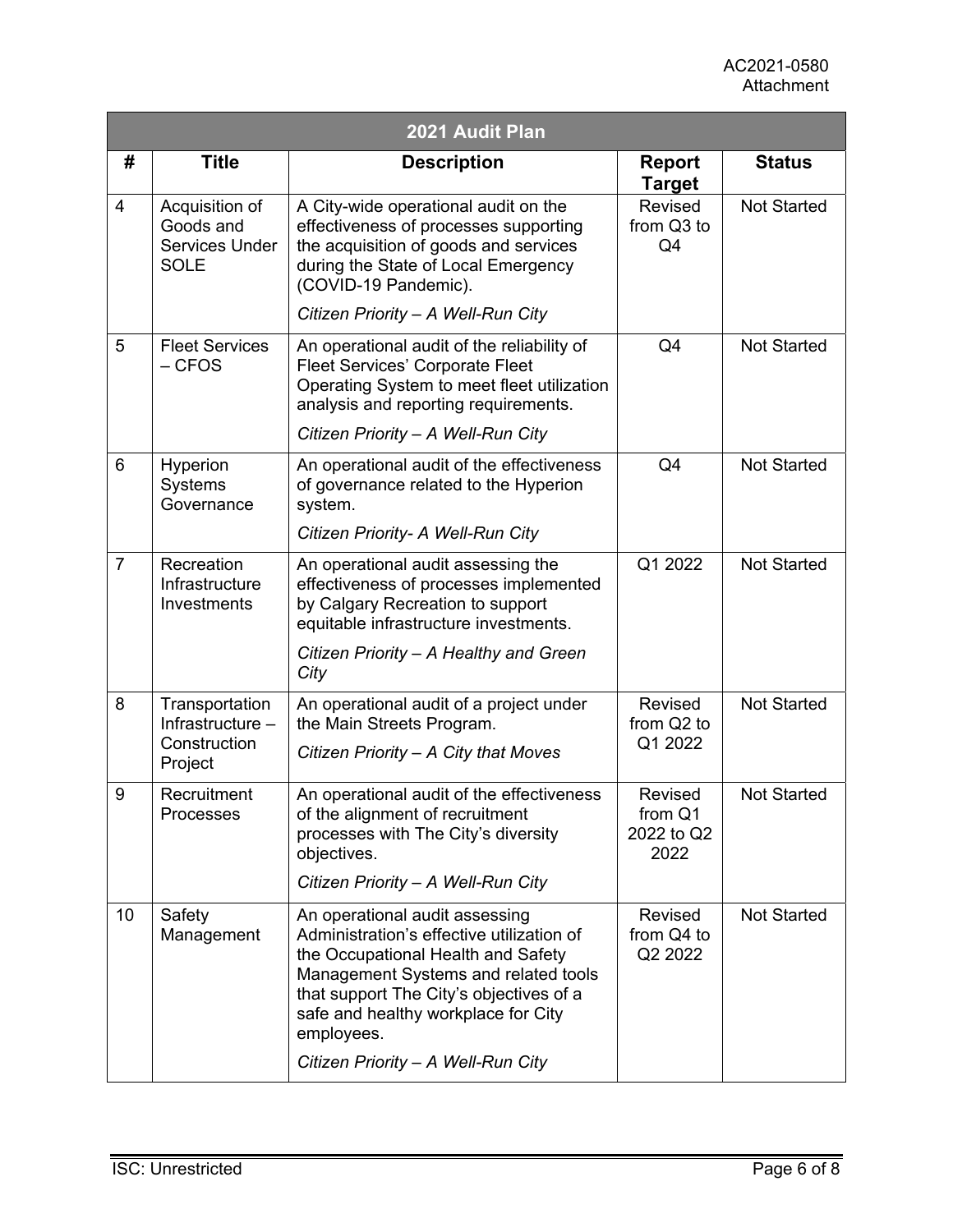## **Q1 2021 Recommendation Follow-up – In Progress Action Plans**

| Q1 2021 ACTION PLANS REQUIRING ADDITIONAL TIME TO IMPLEMENT                   |                          |                                             |                                                                                                                                                                                                                                                                                                                                   |  |  |
|-------------------------------------------------------------------------------|--------------------------|---------------------------------------------|-----------------------------------------------------------------------------------------------------------------------------------------------------------------------------------------------------------------------------------------------------------------------------------------------------------------------------------|--|--|
| Report#<br>& Title                                                            | # of<br><b>Revisions</b> | <b>New</b><br><b>Revised</b><br><b>Date</b> | <b>Recommendation</b>                                                                                                                                                                                                                                                                                                             |  |  |
| AC2019-0010<br><b>Calgary Parking</b><br><b>Authority Asset</b><br>Management | 1                        | December<br>31, 2021                        | #3- The Operations & Facilities Manager<br>develop a Lifecycle Strategy for each parkade<br>that aligns to the Asset Management Strategy.<br>Each lifecycle strategy should be reviewed<br>periodically by the General Manager and<br>updated as appropriate.                                                                     |  |  |
| AC2020-0408<br>Roads Pothole<br>Remediation                                   | 1                        | September<br>30, 2021                       | #1a)- The Manager of Roads Maintenance<br>develop prioritization procedures and practices<br>that are applied consistently across Roads and<br>are supported by training (Two step action<br>plan).                                                                                                                               |  |  |
| AC2020-0408<br>Roads Pothole<br>Remediation                                   | 1                        | September<br>30, 2021                       | #1b)- The Manager of Roads Maintenance<br>develop prioritization procedures and practices<br>that are applied consistently across Roads and<br>are supported by training (Two step action<br>plan).                                                                                                                               |  |  |
| AC2020-0408<br>Roads Pothole<br>Remediation                                   | 1                        | September<br>30, 2021                       | #2- The Manager of Roads Maintenance<br>develop a definition of timeliness, establish<br>KPIs linked to prioritization and collect<br>appropriate data to monitor KPIs.                                                                                                                                                           |  |  |
| AC2020-0408<br><b>Roads Pothole</b><br>Remediation                            | 1                        | September<br>30, 2021                       | #3a)- The Manager of Roads Maintenance<br>review availability of trained resources and<br>required equipment on a sample basis during<br>the 2020 summer maintenance program, and<br>conduct analysis to determine whether further<br>action is required to support the agility of crews<br>to respond to high priority potholes. |  |  |
| AC2020-0408<br>Roads Pothole<br>Remediation                                   | 1                        | September<br>30, 2021                       | #3b)- The Manager of Roads Maintenance<br>continue to work directly with Fleet to resolve<br>reliability and fit for purpose issues associated<br>with the asphalt carriers.                                                                                                                                                      |  |  |
| AC2020-0408<br>Roads Pothole<br>Remediation                                   | $\mathbf{1}$             | September<br>30, 2021                       | #4b)- The Manager of Roads Maintenance<br>establish quality expectations supported by<br>training and define measures to track and<br>report on quality repairs.                                                                                                                                                                  |  |  |